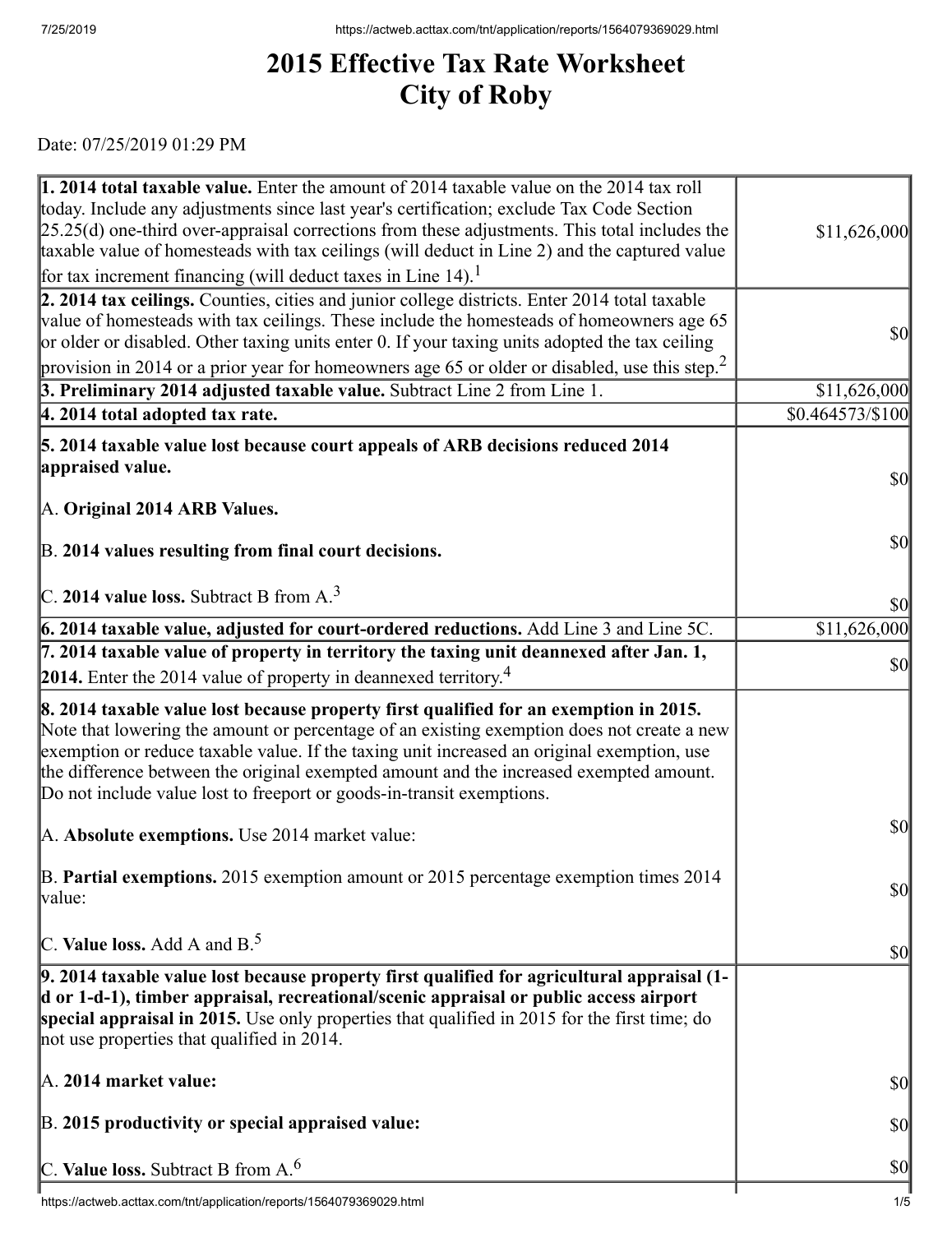7/25/2019 https://actweb.acttax.com/tnt/application/reports/1564079369029.html

| 10. Total adjustments for lost value. Add lines 7, 8C and 9C.                                                                                                                                                                                                                                                                                                                                                                                                                                                                                                                                                                                                                                                            | $\frac{1}{2}$                       |
|--------------------------------------------------------------------------------------------------------------------------------------------------------------------------------------------------------------------------------------------------------------------------------------------------------------------------------------------------------------------------------------------------------------------------------------------------------------------------------------------------------------------------------------------------------------------------------------------------------------------------------------------------------------------------------------------------------------------------|-------------------------------------|
| 11. 2014 adjusted taxable value. Subtract Line 10 from Line 6.                                                                                                                                                                                                                                                                                                                                                                                                                                                                                                                                                                                                                                                           | \$11,626,000                        |
| 12. Adjusted 2014 taxes. Multiply Line 4 by Line 11 and divide by \$100.                                                                                                                                                                                                                                                                                                                                                                                                                                                                                                                                                                                                                                                 | \$54,011                            |
| [13. Taxes refunded for years preceding tax year 2014. Enter the amount of taxes refunded<br>by the taxing unit for tax years preceding tax year 2014. Types of refunds include court<br>decisions, Tax Code Section 25.25(b) and (c) corrections and Tax Code Section 31.11<br>payment errors. Do not include refunds for tax year 2014. This line applies only to tax years                                                                                                                                                                                                                                                                                                                                            | $\vert \mathbf{S} \mathbf{0} \vert$ |
| preceding tax year $2014.7$<br>$\vert$ 14. Taxes in tax increment financing (TIF) for tax year 2014. Enter the amount of taxes                                                                                                                                                                                                                                                                                                                                                                                                                                                                                                                                                                                           |                                     |
| paid into the tax increment fund for a reinvestment zone as agreed by the taxing unit. If the                                                                                                                                                                                                                                                                                                                                                                                                                                                                                                                                                                                                                            | $ 10\rangle$                        |
| taxing unit has no 2015 captured appraised value in Line 16D, enter $0.8$<br>15. Adjusted 2014 taxes with refunds and TIF adjustment. Add Lines 12 and 13, subtract                                                                                                                                                                                                                                                                                                                                                                                                                                                                                                                                                      |                                     |
| Line $14.9$                                                                                                                                                                                                                                                                                                                                                                                                                                                                                                                                                                                                                                                                                                              | \$54,011                            |
| <b>16. Total 2015 taxable value on the 2015 certified appraisal roll today.</b> This value<br>includes only certified values and includes the total taxable value of homesteads with tax<br>ceilings (will deduct in Line 18). These homesteads include homeowners age 65 or older or<br>disabled. $10$                                                                                                                                                                                                                                                                                                                                                                                                                  |                                     |
| A. Certified values:                                                                                                                                                                                                                                                                                                                                                                                                                                                                                                                                                                                                                                                                                                     | \$11,938,660                        |
| B. Counties: Include railroad rolling stock values certified by the Comptroller's office:                                                                                                                                                                                                                                                                                                                                                                                                                                                                                                                                                                                                                                | $\vert \mathbf{S} \mathbf{0} \vert$ |
| C. Pollution control exemption: Deduct the value of property exempted for the current tax<br>year for the first time as pollution control property:                                                                                                                                                                                                                                                                                                                                                                                                                                                                                                                                                                      | $\frac{1}{2}$                       |
| $\vert$ D. Tax increment financing: Deduct the 2015 captured appraised value of property taxable<br>by a taxing unit in a tax increment financing zone for which the 2015 taxes will be deposited<br>into the tax increment fund. Do not include any new property value that will be included in<br>Line 21 below. <sup>11</sup>                                                                                                                                                                                                                                                                                                                                                                                         | $\vert \$\text{O}\vert$             |
| E. Total 2015 value. Add A and B, then subtract C and D.                                                                                                                                                                                                                                                                                                                                                                                                                                                                                                                                                                                                                                                                 |                                     |
|                                                                                                                                                                                                                                                                                                                                                                                                                                                                                                                                                                                                                                                                                                                          | \$11,938,660                        |
| $\vert$ 17. Total value of properties under protest or not included on certified appraisal roll. <sup>12</sup>                                                                                                                                                                                                                                                                                                                                                                                                                                                                                                                                                                                                           |                                     |
| $\mathbb A$ . 2015 taxable value of properties under protest. The chief appraiser certifies a list of<br>properties still under ARB protest. The list shows the appraisal district's value and the<br>taxpayer's claimed value, if any, or an estimate of the value if the taxpayer wins. For each of<br>the properties under protest, use the lowest of these values. Enter the total value. <sup>13</sup>                                                                                                                                                                                                                                                                                                              | \$0                                 |
| B. 2015 value of properties not under protest or included on certified appraisal roll.<br>The chief appraiser gives taxing units a list of those taxable properties that the chief<br>appraiser knows about, but are not included in the appraisal roll certification. These<br>properties also are not on the list of properties that are still under protest. On this list of<br>properties, the chief appraiser includes the market value, appraised value and exemptions for<br>the preceding year and a reasonable estimate of the market value, appraised value and<br>exemptions for the current year. Use the lower market, appraised or taxable value (as<br>appropriate). Enter the total value. <sup>14</sup> | $ 10\rangle$                        |
| C. Total value under protest or not certified: Add A and B.                                                                                                                                                                                                                                                                                                                                                                                                                                                                                                                                                                                                                                                              |                                     |
|                                                                                                                                                                                                                                                                                                                                                                                                                                                                                                                                                                                                                                                                                                                          |                                     |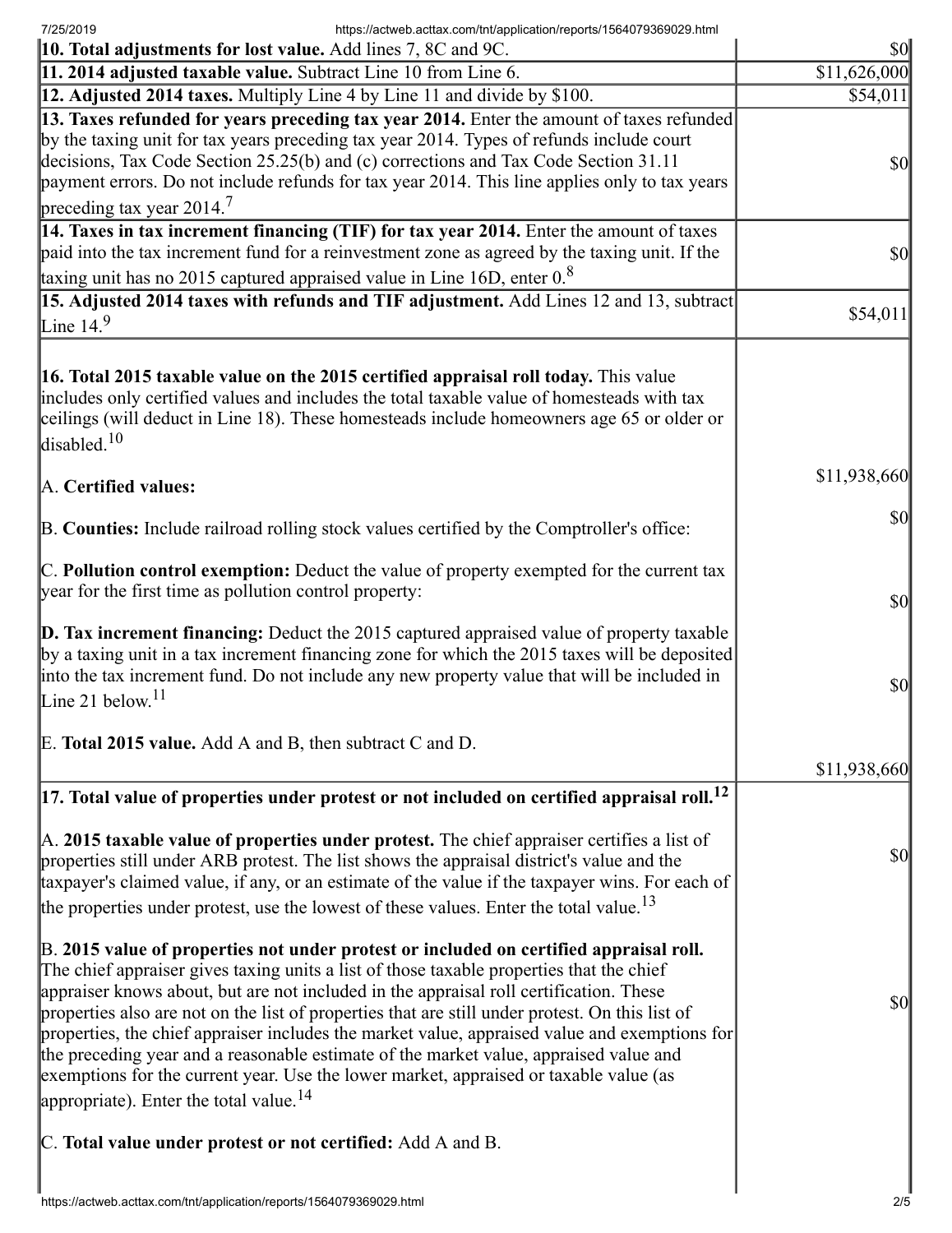|                                                                                                                                                                                                                                                                                                                                                                                                                                                                                                                                                                                                                                              | $\frac{1}{2}$     |
|----------------------------------------------------------------------------------------------------------------------------------------------------------------------------------------------------------------------------------------------------------------------------------------------------------------------------------------------------------------------------------------------------------------------------------------------------------------------------------------------------------------------------------------------------------------------------------------------------------------------------------------------|-------------------|
| 18. 2015 tax ceilings. Counties, cities and junior colleges enter 2015 total taxable value of<br>homesteads with tax ceilings. These include the homesteads of homeowners age 65 or older<br>or disabled. Other taxing units enter 0. If your taxing units adopted the tax ceiling provision<br>$\left  \text{in } 2014 \text{ or a prior year for home owners age 65 or older or disabled, use this step.} \right $                                                                                                                                                                                                                         | \$0               |
| 19. 2015 total taxable value. Add Lines 16E and 17C. Subtract Line 18.                                                                                                                                                                                                                                                                                                                                                                                                                                                                                                                                                                       | \$11,938,660      |
| 20. Total 2015 taxable value of properties in territory annexed after Jan. 1, 2014.<br>Include both real and personal property. Enter the 2015 value of property in territory<br>$\int$ annexed. <sup>16</sup>                                                                                                                                                                                                                                                                                                                                                                                                                               | $\frac{1}{2}$     |
| 21. Total 2015 taxable value of new improvements and new personal property located<br>in new improvements. New means the item was not on the appraisal roll in 2014. An<br>improvement is a building, structure, fixture or fence erected on or affixed to land. New<br>additions to existing improvements may be included if the appraised value can be<br>determined. New personal property in a new improvement must have been brought into the<br>taxing unit after Jan. 1, 2014, and be located in a new improvement. New improvements do<br>include property on which a tax abatement agreement has expired for $2015$ . <sup>17</sup> | \$240,250         |
| 22. Total adjustments to the 2015 taxable value. Add Lines 20 and 21.                                                                                                                                                                                                                                                                                                                                                                                                                                                                                                                                                                        | \$240,250         |
| 23. 2015 adjusted taxable value. Subtract Line 22 from Line 19.                                                                                                                                                                                                                                                                                                                                                                                                                                                                                                                                                                              | \$11,698,410      |
| 24. 2015 effective tax rate. Divide Line 15 by Line 23 and multiply by $$100.18$                                                                                                                                                                                                                                                                                                                                                                                                                                                                                                                                                             | $$0.461695/\$100$ |
| <b>25. COUNTIES ONLY.</b> Add together the effective tax rates for each type of tax the county<br>levies. The total is the 2015 county effective tax rate. <sup>19</sup>                                                                                                                                                                                                                                                                                                                                                                                                                                                                     |                   |

A county, city or hospital district that adopted the additional sales tax in November 2014 or in May 2015 must adjust its effective tax rate. The Additional Sales Tax Rate Worksheet sets out this adjustment. Do not forget to complete the Additional Sales Tax Rate Worksheet if the taxing unit adopted the additional sales tax on these dates.

<sup>1</sup>Tex. Tax Code Section  $26.012(14)$ <sup>2</sup>Tex. Tax Code Section  $26.012(14)$  $3$ Tex. Tax Code Section 26.012(13)  $4$ Tex. Tax Code Section 26.012(15)  $5$ Tex. Tax Code Section 26.012(15)  ${}^{6}$ Tex. Tax Code Section 26.012(15)  $7$ Tex. Tax Code Section 26.012(13)  ${}^{8}$ Tex. Tax Code Section 26.03(c)  $^{9}$ Tex. Tax Code Section 26.012(13)  $10$ Tex. Tax Code Section 26.012(15)  $11$ Tex. Tax Code Section 26.03(c) <sup>12</sup>Tex. Tax Code Section  $26.01(c)$ <sup>13</sup>Tex. Tax Code Section 26.04 and 26.041 <sup>14</sup>Tex. Tax Code Section 26.04 and 26.041  $15$ Tex. Tax Code Section 26.012(6)  $16$ Tex. Tax Code Section 26.012(17) <sup>17</sup>Tex. Tax Code Section  $26.012(17)$  $18$ Tex. Tax Code Section 26.04(c)  $19$ Tex. Tax Code Section 26.04(d)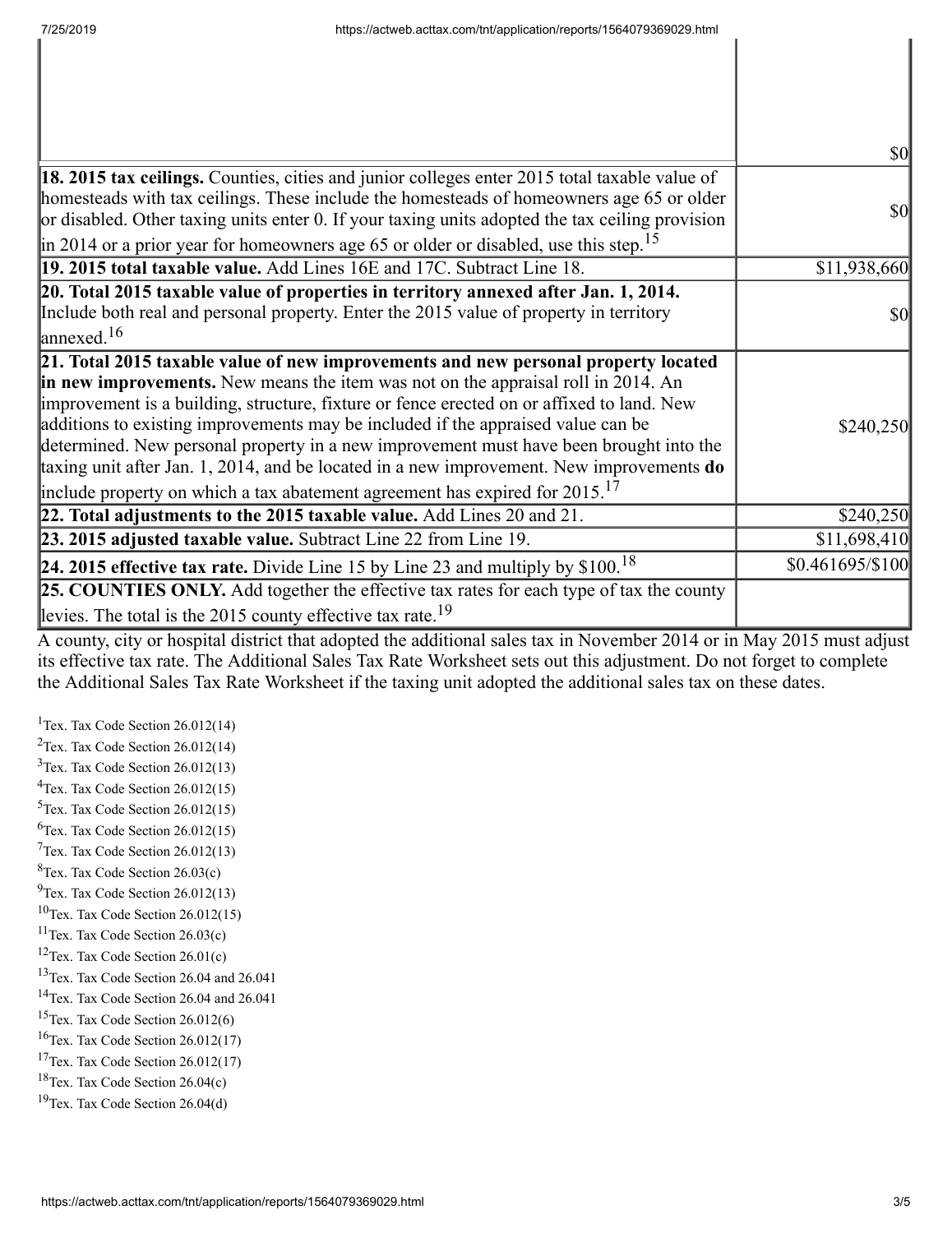## **2015 Rollback Tax Rate Worksheet City of Roby**

Date: 07/25/2019

| 26. 2014 maintenance and operations (M&O) tax rate.                                                                                                                                          | $$0.464573\%100$                    |
|----------------------------------------------------------------------------------------------------------------------------------------------------------------------------------------------|-------------------------------------|
| 27. 2014 adjusted taxable value. Enter the amount from Line 11.                                                                                                                              | \$11,626,000                        |
| 28. 2014 M&O taxes.                                                                                                                                                                          |                                     |
|                                                                                                                                                                                              |                                     |
|                                                                                                                                                                                              |                                     |
| A. Multiply Line 26 by Line 27 and divide by \$100.                                                                                                                                          | \$54,011                            |
| B. Cities, counties and hospital districts with additional sales tax: Amount of additional                                                                                                   |                                     |
| sales tax collected and spent on M&O expenses in 2014. Enter amount from full year's sales                                                                                                   | $\frac{1}{2}$                       |
| tax revenue spent for M&O in 2014 fiscal year, if any. Other taxing units enter 0. Counties                                                                                                  |                                     |
| exclude any amount that was spent for economic development grants from the amount of                                                                                                         |                                     |
| sales tax spent.                                                                                                                                                                             |                                     |
| C. Counties: Enter the amount for the state criminal justice mandate. If second or later year,                                                                                               |                                     |
| the amount is for increased cost above last year's amount. Other taxing units enter 0.                                                                                                       | $\frac{1}{2}$                       |
|                                                                                                                                                                                              |                                     |
| D. Transferring function: If discontinuing all of a department, function or activity and                                                                                                     |                                     |
| transferring it to another taxing unit by written contract, enter the amount spent by the taxing                                                                                             |                                     |
| unit discontinuing the function in the 12 months preceding the month of this calculation. If                                                                                                 |                                     |
| the taxing unit did not operate this function for this 12-month period, use the amount spent<br>in the last full fiscal year in which the taxing unit operated the function. The taxing unit | $\frac{1}{2}$                       |
| discontinuing the function will subtract this amount in H below. The taxing unit receiving                                                                                                   |                                     |
| the function will add this amount in H below. Other taxing units enter 0.                                                                                                                    |                                     |
|                                                                                                                                                                                              |                                     |
| E. Taxes refunded for years preceding tax year 2014: Enter the amount of M&O taxes                                                                                                           |                                     |
| refunded in the preceding year for taxes before that year. Types of refunds include court                                                                                                    | $\frac{1}{2}$                       |
| decisions, Tax Code Section 25.25(b) and (c) corrections and Tax Code Section 31.11<br>payment errors. Do not include refunds for tax year 2014. This line applies only to tax years         |                                     |
| preceding tax year 2014.                                                                                                                                                                     |                                     |
|                                                                                                                                                                                              |                                     |
| <b>F. Enhanced indigent health care expenditures:</b> Enter the increased amount for the current                                                                                             |                                     |
| year's enhanced indigent health care expenditures above the preceding tax year's enhanced                                                                                                    | $\vert \mathbf{S} \mathbf{0} \vert$ |
| indigent health care expenditures, less any state assistance.                                                                                                                                |                                     |
| G. Taxes in TIF: Enter the amount of taxes paid into the tax increment fund for a                                                                                                            |                                     |
| reinvestment zone as agreed by the taxing unit. If the taxing unit has no 2015 captured                                                                                                      | <b>\$0</b>                          |
| appraised value in Line $16D$ , enter 0.                                                                                                                                                     |                                     |
|                                                                                                                                                                                              |                                     |
| <b>H. Adjusted M&amp;O Taxes.</b> Add A, B, C, E and F. For unit with D, subtract if discontinuing                                                                                           |                                     |
| function and add if receiving function. Subtract G.<br>29. 2015 adjusted taxable value. Enter Line 23 from the Effective Tax Rate Worksheet.                                                 | \$54,011<br>\$11,698,410            |
| 30. 2015 effective maintenance and operations rate. Divide Line 28H by Line 29 and                                                                                                           |                                     |
| multiply by $$100$ .                                                                                                                                                                         | $$0.461695/\$100$                   |
| 31. 2015 rollback maintenance and operation rate. Multiply Line 30 by 1.08.                                                                                                                  | \$0.498630/\$100                    |
| 32. Total 2015 debt to be paid with property taxes and additional sales tax revenue.                                                                                                         |                                     |
| "Debt" means the interest and principal that will be paid on debts that:                                                                                                                     |                                     |
| $(1)$ are paid by property taxes,                                                                                                                                                            |                                     |
| https://actweb.acttax.com/tnt/application/reports/1564079369029.html                                                                                                                         | 4/5                                 |